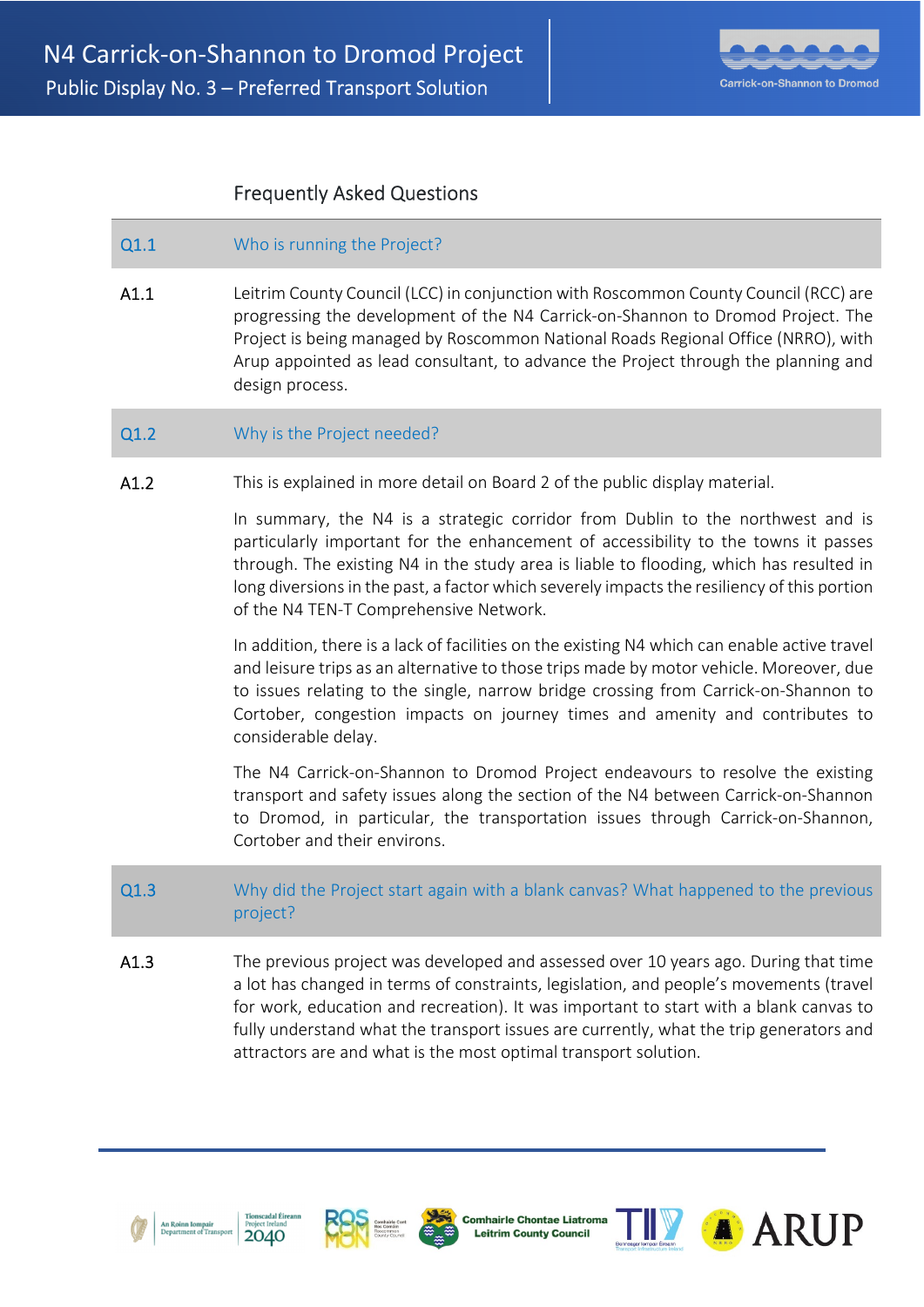

| Q1.4 | What does "Preferred Transport Solution" mean?                                                                                                                                                                                                                                                                                                                                                                                                                                                                                                                                                                                                                                                                                                                                                                         |
|------|------------------------------------------------------------------------------------------------------------------------------------------------------------------------------------------------------------------------------------------------------------------------------------------------------------------------------------------------------------------------------------------------------------------------------------------------------------------------------------------------------------------------------------------------------------------------------------------------------------------------------------------------------------------------------------------------------------------------------------------------------------------------------------------------------------------------|
| A1.4 | The Preferred Transport Solution is a combination of the alternative and options that<br>represent the best balance and most benefit for the project as shown on Board 7 of<br>Public Display No. 3. It is an integrated sustainable transport solution that includes<br>active travel measures for walking and cycling, improvements to public transport,<br>demand management measures and upgraded and new road infrastructure for the<br>communities along this section of the N4 transport corridor.                                                                                                                                                                                                                                                                                                              |
|      | It should be noted that the corridor for the road component of the Preferred Transport<br>Solution is 300m wide along the proposed N4 and 150m wide along the urban link<br>road, whereas the design within this corridor will be significantly less than this (refer<br>to $Q1.10$ below)                                                                                                                                                                                                                                                                                                                                                                                                                                                                                                                             |
| Q1.5 | How was the Preferred Transport Solution selected?                                                                                                                                                                                                                                                                                                                                                                                                                                                                                                                                                                                                                                                                                                                                                                     |
| A1.5 | Since the conclusion of Public Consultation No. 2 on Alternatives and Options, the<br>design team have completed their review of the feedback received from the public and<br>undertaken a systematic assessment of the Alternatives and Options under the 6 multi-<br>criteria headings, namely Economy, Safety, Accessibility & Social Inclusion, Integration,<br>Environment and Physical activity, and selected a Preferred Transport Solution to<br>deliver a reliable and sustainable transport solution for this section of the N4 corridor.<br>The process by which this work culminated in the selection of the Preferred Transport<br>Solution is outlined in Board 6 of Public Display No. 3.                                                                                                               |
| Q1.6 | When will the landowners directly affected by the Preferred Transport Solution be<br>contacted?                                                                                                                                                                                                                                                                                                                                                                                                                                                                                                                                                                                                                                                                                                                        |
| A1.6 | Every landowner directly affected by the Preferred Transport Solution was contacted<br>by letter as part of the Public Display event. If your property is within the Preferred<br>Option Corridor as shown on our website interactive map and the public display<br>material, and you have not received a letter please let us know.                                                                                                                                                                                                                                                                                                                                                                                                                                                                                   |
| Q1.7 | When is the earliest timeframe that the Project could be built?                                                                                                                                                                                                                                                                                                                                                                                                                                                                                                                                                                                                                                                                                                                                                        |
| A1.7 | Funding is currently available for the Project, and this is reviewed annually. Subject to<br>continued funding, it is proposed to submit a planning application to An Bord Pleanála<br>in 2024 i.e. conclusion of Phase 4. Once the planning application is submitted, An Bord<br>Pleanála dictate the Project timeline for the Oral Hearing (if one is required) and the<br>decision date. If a positive decision is made by An Bord Pleanála, and there are no court<br>challenges to this decision, and funding for construction is approved by government it<br>will subsequently take a minimum of two years to complete the detailed design,<br>prepare a tender, and appoint a Contractor. The duration for construction is currently<br>unknown as the extents of the Project are still unknown at this Phase. |





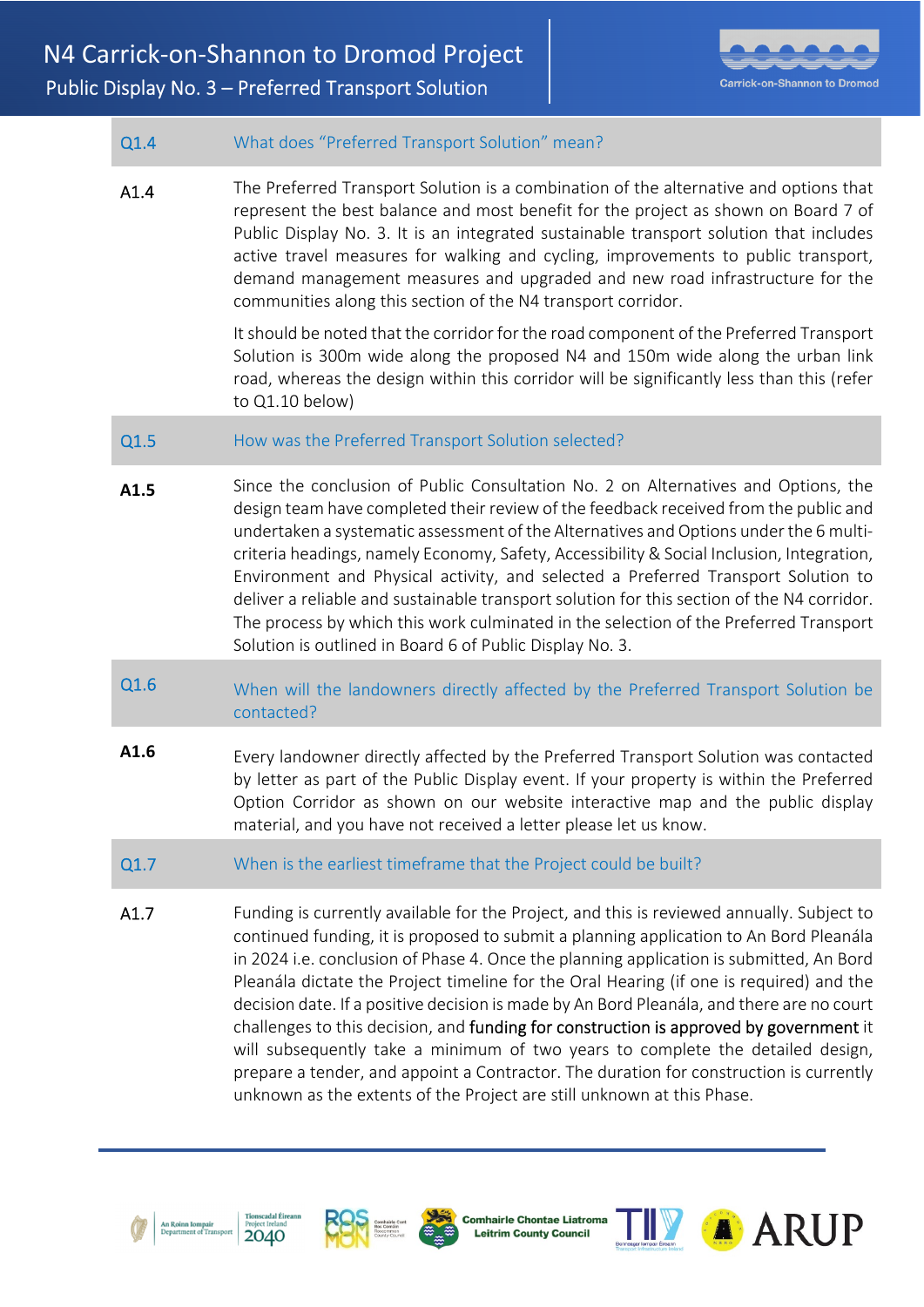

| Q1.8  | Who carried out the environmental assessments on the alternatives and options?                                                                                                                                                                                                                                                                                                                                                                                                                                                                                                                                                                                                                                                                                 |
|-------|----------------------------------------------------------------------------------------------------------------------------------------------------------------------------------------------------------------------------------------------------------------------------------------------------------------------------------------------------------------------------------------------------------------------------------------------------------------------------------------------------------------------------------------------------------------------------------------------------------------------------------------------------------------------------------------------------------------------------------------------------------------|
| A1.8  | A large team of specialists are conducting the environmental assessments for the<br>project. The numerous disciplines and their relevant specialists are listed below.<br>Landscape and Visual - Brady Shipman Martin<br>$\bullet$<br>Biodiversity - Scott Cawley Ltd.<br>Archaeology and Cultural Heritage - Irish Archaeological Consultancy (IAC)<br>Human Beings and Population - Optimize Consultants and CHI<br>Air Quality - Arup<br>Climate - Arup<br>Carbon / Circular Economy Assessment - Arup<br>Noise and Vibration - AWN Consulting<br>Soils and Geology - Arup<br>$\bullet$<br>Hydrogeology - Arup<br>$\bullet$<br>Hydrology - Hydro Environmental Ltd.<br>Agronomy - Curtin Agricultural Consultants<br>Material Assets- Non-Agriculture- Arup |
| Q1.9  | When will the planning permissions, which are currently frozen due to comments from<br>this project, be unfrozen?                                                                                                                                                                                                                                                                                                                                                                                                                                                                                                                                                                                                                                              |
| A1.9  | Planning reviews are undertaken on all planning applications of interest throughout<br>the duration of the project. Following the commencement of Public Consultation No.<br>2 - Alternatives and Options, the area of interest for planning referrals was refined<br>from the constraints study area to a buffer around the proposed Option Corridors.<br>Since the Preferred Transport Solution has now been selected, the area of interest has<br>again been refined down to a buffer around the Preferred Transport Solution<br>(including around the urban areas where active travel components are located).                                                                                                                                             |
| Q1.10 | What is the width of the Preferred Option Corridor and what is actually required? What<br>type of road will it be?                                                                                                                                                                                                                                                                                                                                                                                                                                                                                                                                                                                                                                             |
| A1.10 | The corridor for the road component of the Preferred Transport Solution is 300m wide<br>along the proposed N4 and 150m along the urban link road, whereas the width of the<br>design within the corridor will be significantly less than this. The 300m/150m corridor<br>does not represent the actual width of the proposed road or the potential lands to be<br>acquired. The corridor indicates the lands within which the proposed road could be                                                                                                                                                                                                                                                                                                           |





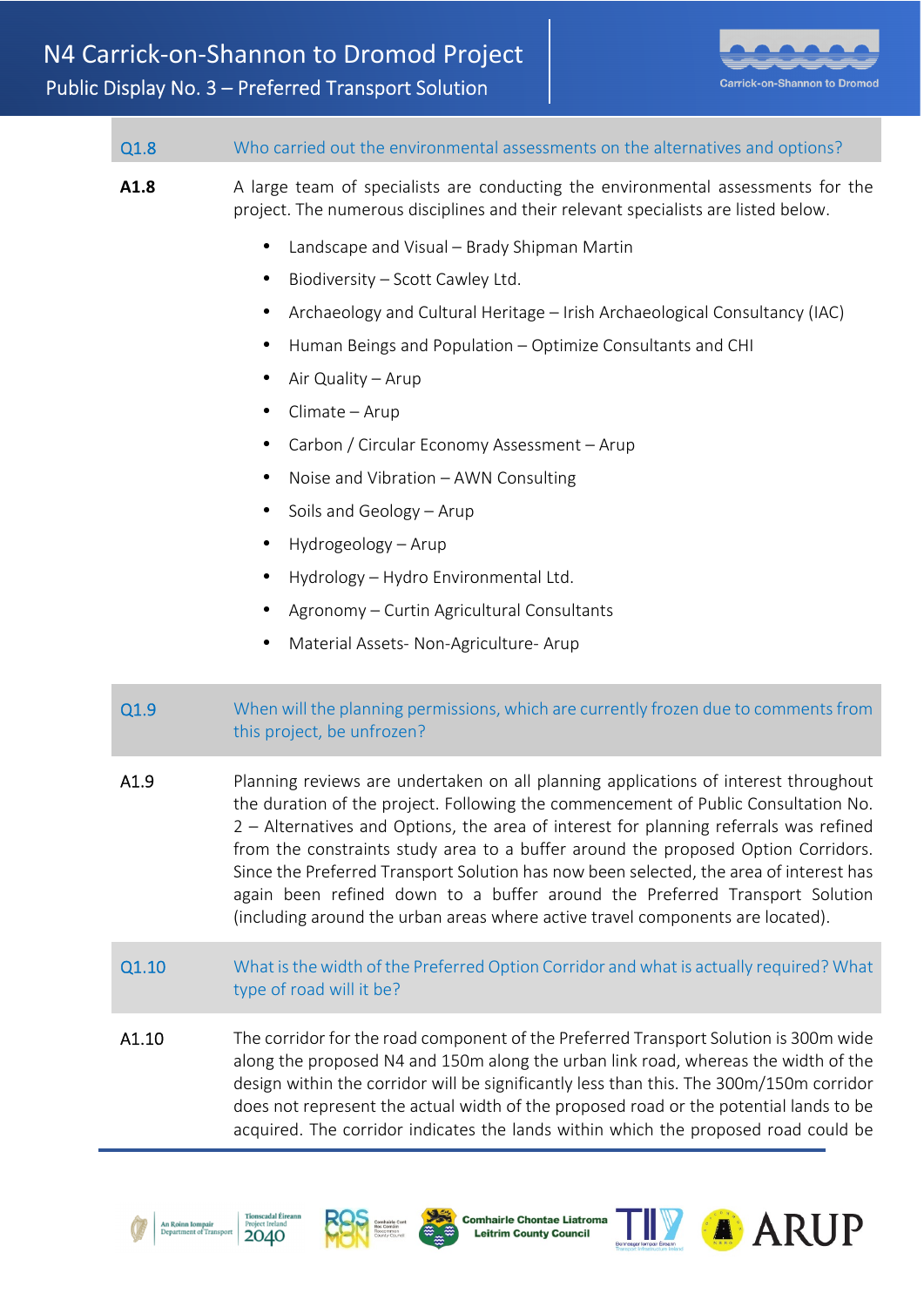

developed. The exact details of the road type and therefore the landtake, earthworks, junction, side road design and mitigation measures, are unknown at this stage. These will be developed during the next phase of the planning and design process.

# Q1.11 Where is the design?

- A1.11 During Phase 3, the design of the Preferred Transport Solution will be developed in greater detail and in particular, the road component within the Preferred Option Corridor. This will include more detailed development of the road geometry, junction design, access arrangements, structures, drainage and boundary treatment. Drawing upon technical and environmental inputs, the Phase 3 design will enable the identification of the land acquisition requirements.
- Q1.12 Will the information which is on display at the event be displayed somewhere the public can access it after the Public Display ends?
- A1.12 After the in-person event ends, the public display materials will be moved to the Leitrim County Council Offices at Aras an Chontae, St George's Terrace, Townparks, Carrick-On-Shannon, Co. Leitrim, N41 PF67 from 20 May 2022 to 10 June 2022 where the public can access and view the physical public display materials.

The Public Display material is also available on the Project website (www.carrickdromod.ie) including an the interactive webmap. There are also pdfs of the material available on the Project website (www.carrickdromod.ie).

We appreciate that not everybody may have access to the internet or visit the offices and in this instance, you can contact the Project Liaison Officer, Leitrim County Council at 071 9620005 or the Arup Project Team at 091 894700 and we will make alternative arrangements.

### Q1.13 What is Active Travel and what facilities are proposed for pedestrians and cyclists?

A1.13 Active Travel means walking or cycling as part of a purposeful journey. Walking as part of a commute to work, cycling to the shop, or scooting to school are all considered Active Travel, whereas walking or cycling for recreational purposes are not. The provision of safe infrastructure to support Active Travel such as segregated cycling and walking facilities can also help alleviate congestion and meet climate action objectives by providing viable alternatives and connectivity with existing public transport infrastructure.

> The benefits of Active Travel include health benefits as well as environmental and economic benefits. Board 8 of Public Display No. 3 presents the Active Travel and Demand Management measures being proposed and includes a comprehensive cycle network, improved cycle facilities, as well as pedestrian/cycle facilities across the extents of the N4 corridor.









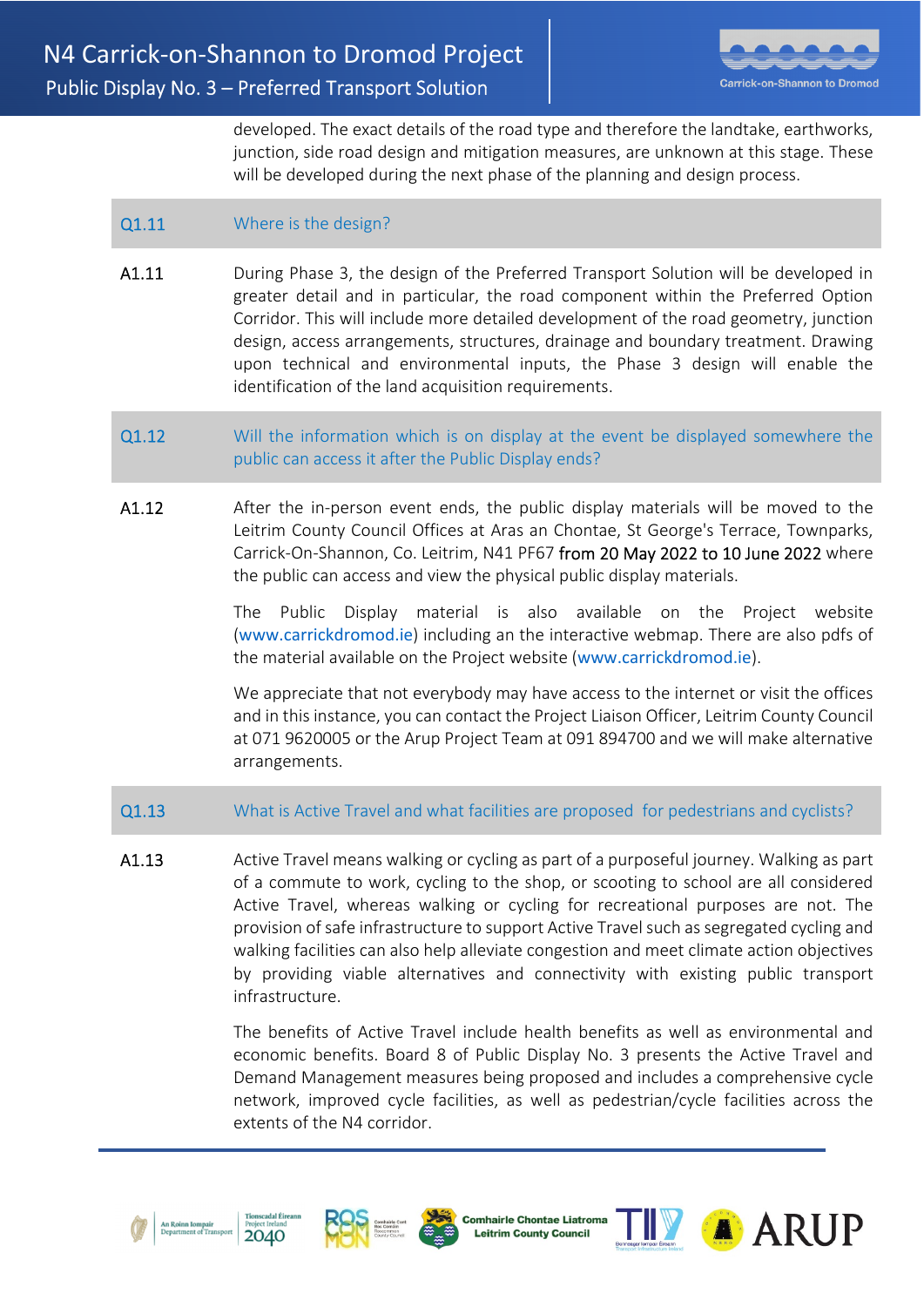

# Q1.14 What public transportation solutions are included?

 The implementation of the road based element of the Preferred Transport Solution will result in improved journey time reliability and reduced congestion which will in turn improve the infrastructure on which Public Transport (Bus) can operate. The project can facilitate the improvement for Bus Services by removing congestion and improvement in the quality of the road.

In consultation with the NTA the following will be considered during Phase 3 of the project in conjunction with the provision of improved road infrastructure:

- Provision of more inter-urban bus services and ensure suitable connectivity to the towns and villages along this route
- Improvement to local bus services in Carrick-on-Shannon and Cortober
- Departure and arrival times of both rail and bus linked to typical working patterns
- Q1.15 If you provide all the proposed public transport improvements, why do you need to build a new road?
- A1.15 Our studies to date have shown that Public Transport Improvements in isolation will not resolve the transport issues identified and meet the project objectives but they do form part of an overall transport solution to deliver an overall sustainable transport solution which caters for all modes.
- Q1.16 Can the Preferred Option Corridor be changed?
- A1.16 The Preferred Option Corridor is 300m/150m wide whereas the design within this corridor will be significantly less than this. It is unlikely that there will be major modifications to the Preferred Option Corridor, however, the exact details of the landtake, earthworks, junction, side road design and mitigation measures will be developed during the next phase of the planning and design process.
- Q1.17 What type of surveys will be done on my land?
- A1.17 **Environmental specialists may have to undertake non-invasive site surveys (e.g. site** walking for archaeology, habitat/mammal surveys for ecology etc.) on your property as part of the environmental studies. All specialists will be carrying identification and a letter of authorisation of access from Leitrim County Council. If you have any concerns about people requesting to enter your land, please contact the Project Liaison Officer.

Contact shall be made separately should any invasive surveys be required in advance of undertaking such surveys, e.g. geotechnical investigations and compensation is paid for such works.